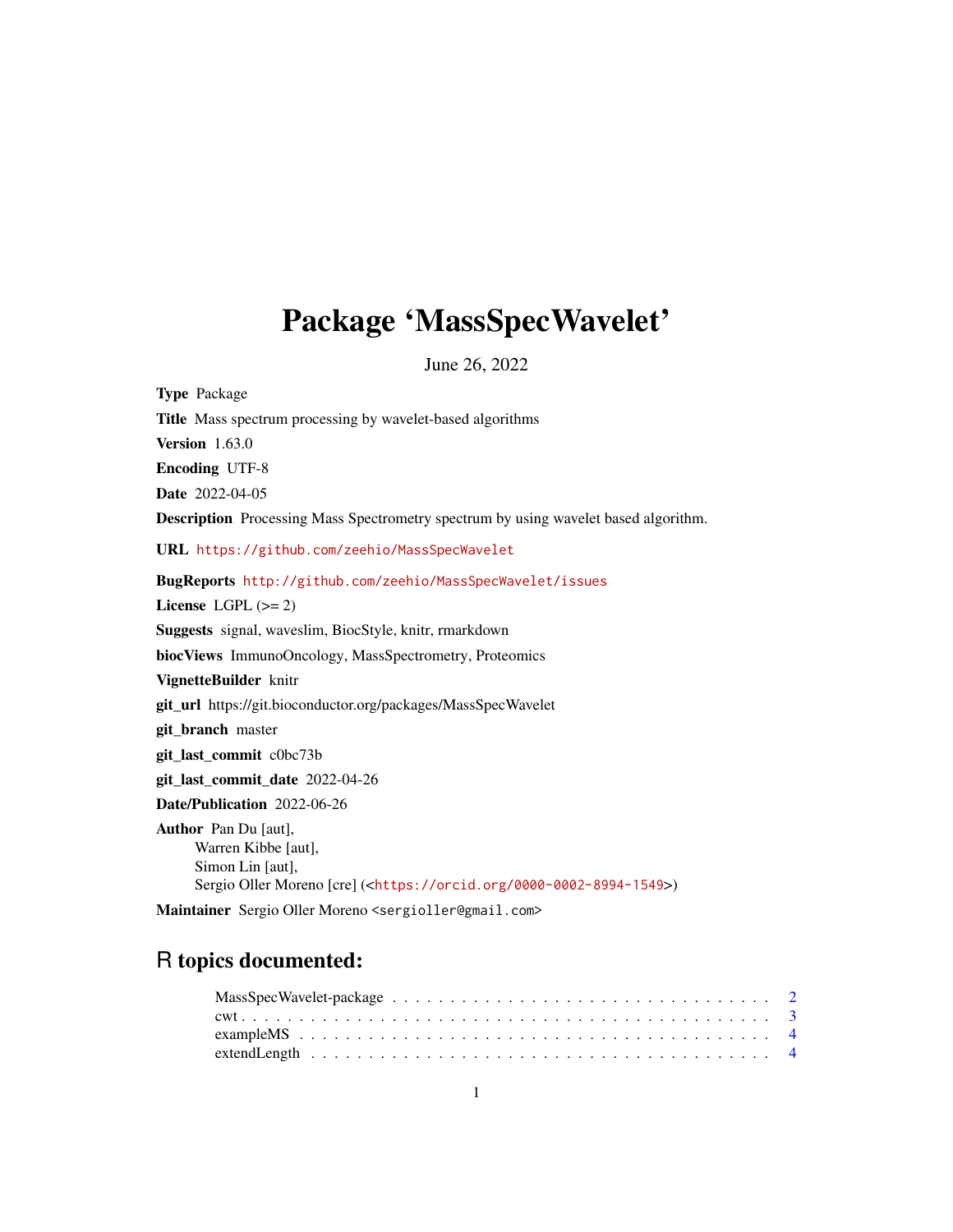<span id="page-1-0"></span>

| Index | 22 |
|-------|----|
|       |    |

MassSpecWavelet-package

*Peak detection of mass spectrum by Wavelet transform based methods*

## Description

Process Mass Spectrum (MS) by Wavelet Transforms-based algorithms

## Details

| Package: | <b>MassSpecWavelet</b> |
|----------|------------------------|
| Type:    | Package                |
| Version: | 1.0.4                  |
| Date:    | 2007-04-05             |
| License: | GPL 2 or newer         |

MassSpecWavelet R package is aimed to process Mass Spectrometry (MS) data mainly based on Wavelet Transforms. The current version only supports the peak detection based on Continuous Wavelet Transform (CWT). Future versions will include more functions covering entire MS data processes.

## Author(s)

Pan Du, Simon Lin

Maintainer: Pan Du <dupan@northwestern.edu>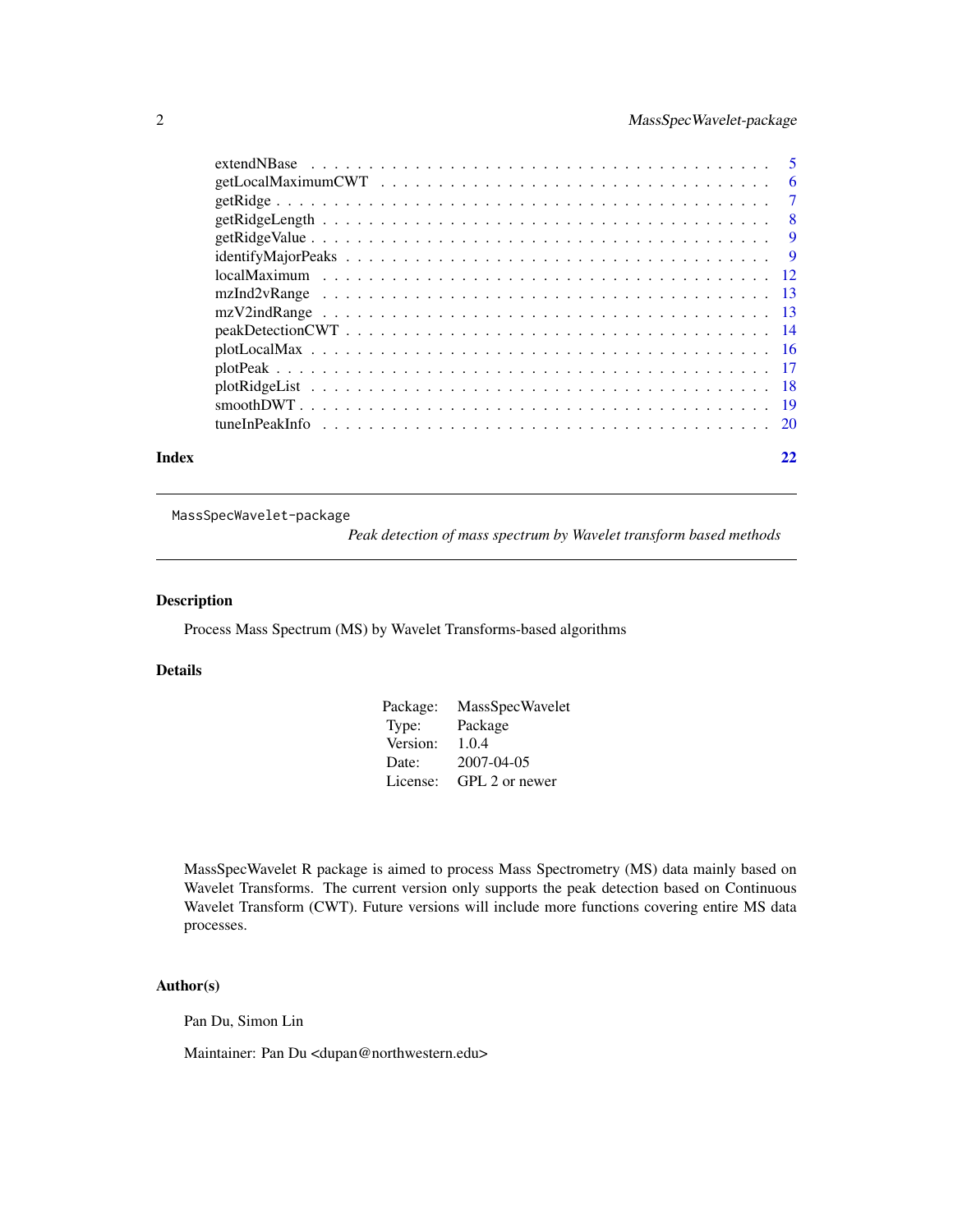#### References

Du, P., Kibbe, W.A. and Lin, S.M. (2006) Improved peak detection in mass spectrum by incorporating continuous wavelet transform-based pattern matching, Bioinformatics, 22, 2059-2065.

## Examples

```
data(exampleMS)
SNR.Th \leq -3peakInfo <- peakDetectionCWT(exampleMS, SNR.Th=SNR.Th)
majorPeakInfo = peakInfo$majorPeakInfo
peakIndex <- majorPeakInfo$peakIndex
plotPeak(exampleMS, peakIndex, main=paste('Identified peaks with SNR >', SNR.Th))
```
<span id="page-2-1"></span>cwt *Continuous Wavelet Transform (CWT)*

### Description

CWT(Continuous Wavelet Transform) with Mexican Hat wavelet (by default) to match the peaks in Mass Spectrometry spectrum

#### Usage

 $\text{cut}(\text{ms}, \text{ scales} = 1, \text{ wavelet} = \text{"mexh"})$ 

### Arguments

| ms      | Mass Spectrometry spectrum (a vector of MS intensities)                                                                                                                                                |
|---------|--------------------------------------------------------------------------------------------------------------------------------------------------------------------------------------------------------|
| scales  | a vector represents the scales at which to perform CWT.                                                                                                                                                |
| wavelet | The wavelet base, Mexican Hat by default. User can provide wavelet $\text{Psi}(x)$ as<br>a form of two row matrix. The first row is the x value, and the second row is<br>$Psi(x)$ corresponding to x. |

#### Value

The return is the 2-D CWT coefficient matrix, with column names as the scale. Each column is the CWT coefficients at that scale.

#### Author(s)

Pan Du, Simon Lin

<span id="page-2-0"></span> $\alpha$  3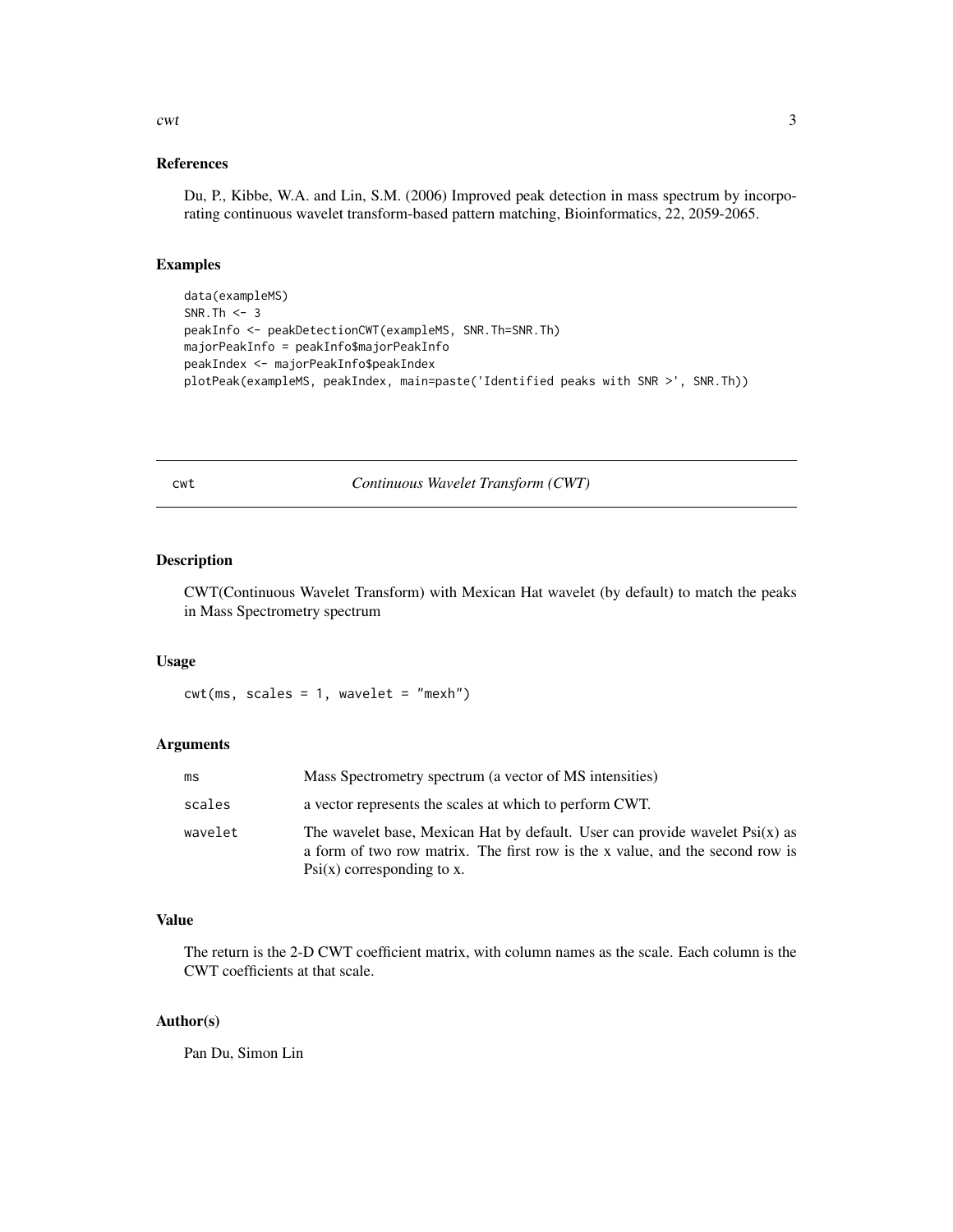#### Examples

```
data(exampleMS)
scales \leq seq(1, 64, 3)
wCoefs <- cwt(exampleMS[5000:11000], scales=scales, wavelet='mexh')
## Plot the 2-D CWT coefficients as image (It may take a while!)
xTickInterval <- 1000
image(5000:11000, scales, wCoefs, col=terrain.colors(256), axes=FALSE,
         xlab='m/z index', ylab='CWT coefficient scale', main='CWT coefficients')
axis(1, at=seq(5000, 11000, by=xTickInterval))
axis(2, at=c(1, seq(10, 64, by=10)))
box()
```
exampleMS *An example mass spectrum*

#### Description

An example mass spectrum from CAMDA 2006. All-in-1 Protein Standard II (Ciphergen Cat. \# C100-0007) were measured on Ciphergen NP20 chips. There are 7 polypeptides in the sample with m/z values of 7034, 12230, 16951, 29023, 46671, 66433, 147300.

#### Usage

data(exampleMS)

## Format

A numeric vector represents the mass spectrum with equal sample intervals.

## Source

CAMDA, CAMDA 2006 Competition Data Set. 2006, http://camda.duke.edu.

<span id="page-3-1"></span>extendLength *Extend the length of a signal or matrix*

#### Description

Extend the length of a signal or matrix by row

#### Usage

```
extendLength(
x,
addLength = NULL,
method = c("reflection", "open", "circular"),
direction = c("right", "left", "both")
)
```
<span id="page-3-0"></span>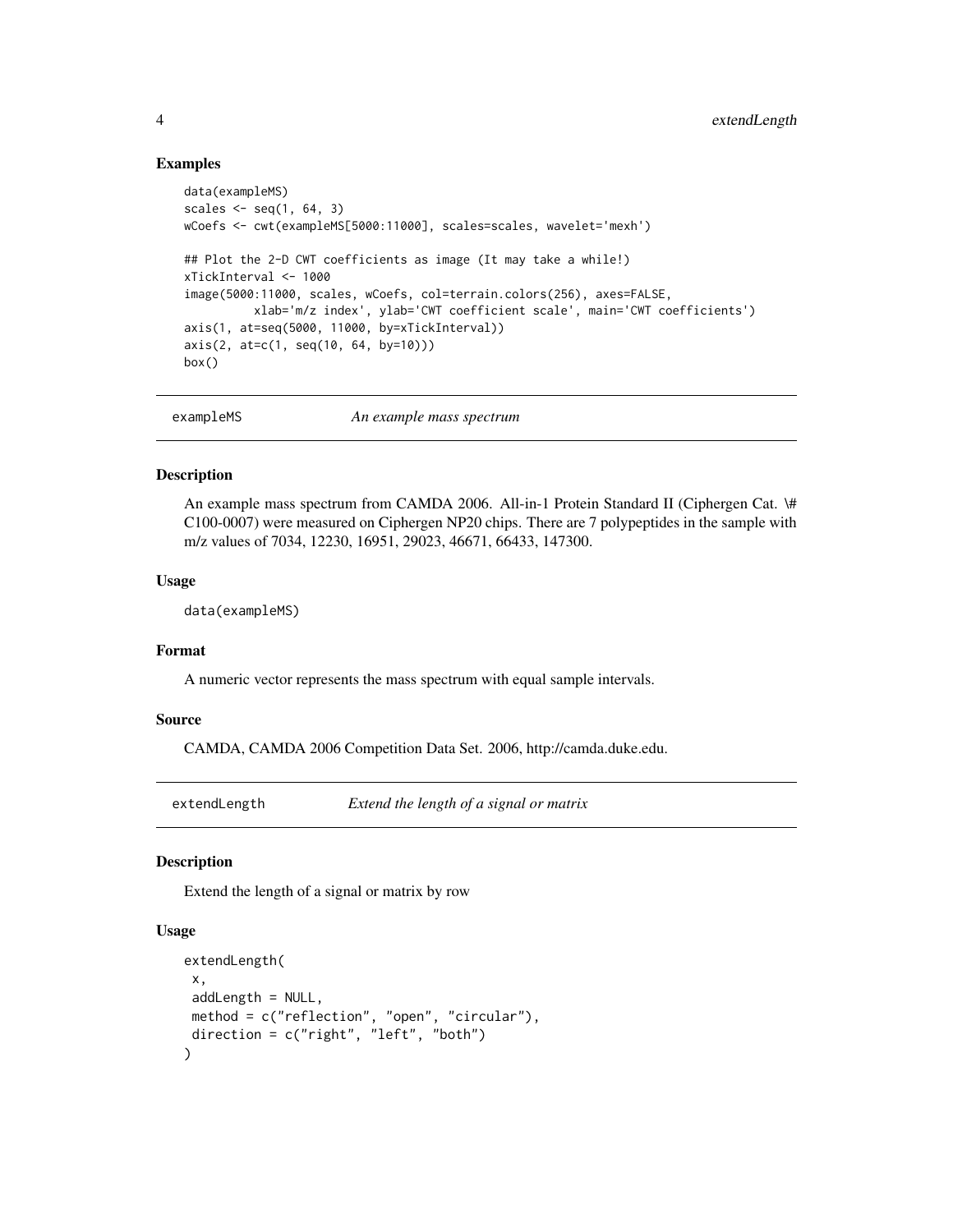## <span id="page-4-0"></span>extendNBase 5

#### Arguments

| X         | a vector or matrix with column with each column as a signal                                      |
|-----------|--------------------------------------------------------------------------------------------------|
| addLength | the length to be extended                                                                        |
| method    | three methods available, c("reflection", "open", "circular"). By default, it is<br>"reflection". |
| direction | three options available: c("right", "left", "both")                                              |

## Value

return the extended vector or matrix.

#### Author(s)

Pan Du

#### See Also

[extendNBase](#page-4-1)

#### Examples

```
# a = matrix(rnorm(9), 3)# extendLength(a, 3, direction='right') ## not exposed function
```
<span id="page-4-1"></span>extendNBase *Extend the row number of a matrix as the exponential of base N*

## Description

Extend the data as the exponential of base N by increasing row number.

## Usage

```
extendNBase(x, nLevel=1, base=2, ...)
```
## Arguments

| $\mathsf{x}$ | data matrix                                                                                           |
|--------------|-------------------------------------------------------------------------------------------------------|
| nLevel       | the level of DWT decomposition. Basically, it is equivalent to changing the<br>'base' as base\^nLevel |
| base         | the base, 2 by default                                                                                |
| .            | other parameters of used by extendLength                                                              |

## Details

The method 'open' is padding the the matrix with the last row.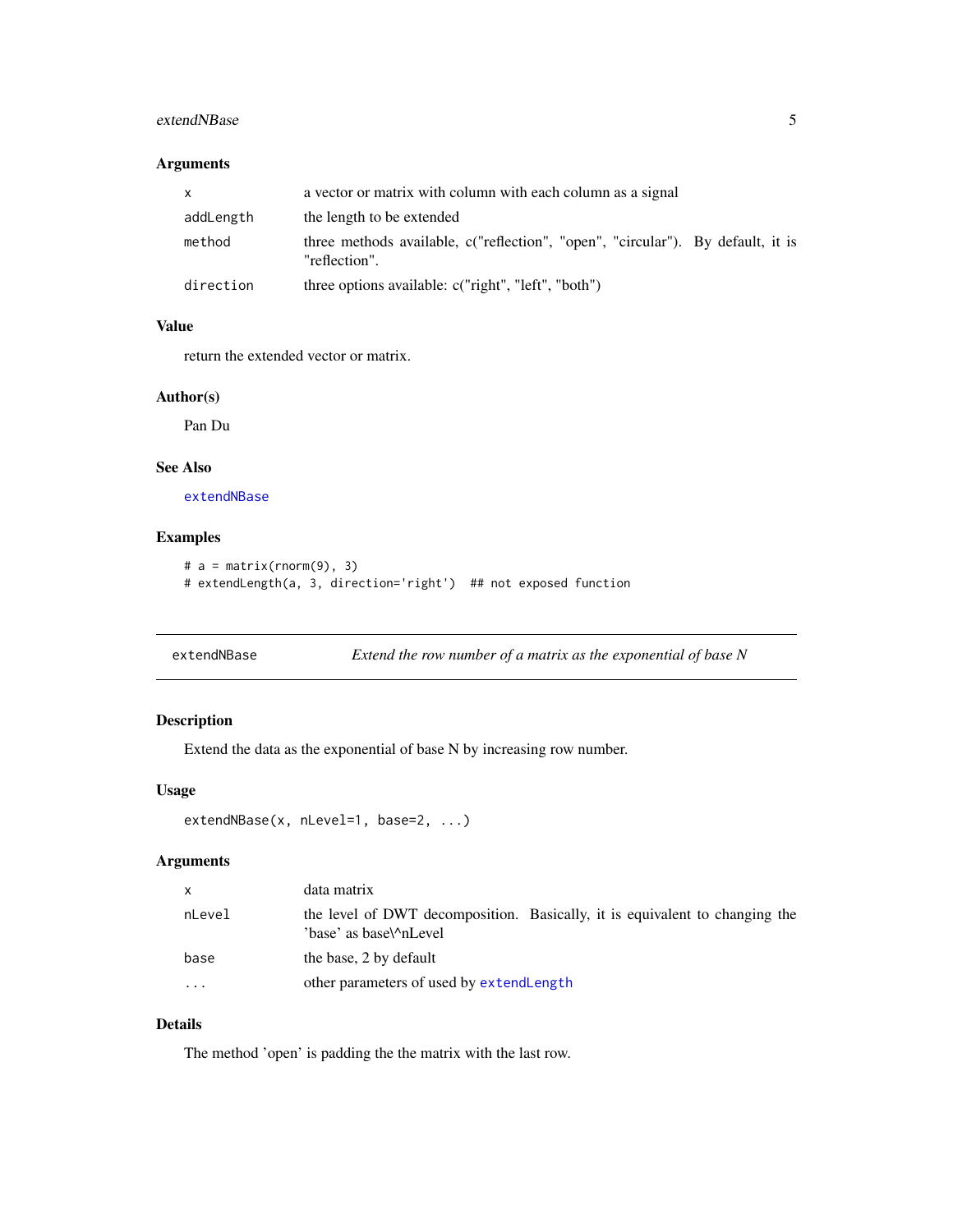<span id="page-5-0"></span>Return a extended matrix

#### Author(s)

Pan Du

#### See Also

[extendLength](#page-3-1)

#### Examples

```
# a = matrix(rnorm(9), 3)# extendNBase(a) ## not exposed function
```
<span id="page-5-1"></span>

| getLocalMaximumCWT | Identify the local maximum of each column in 2-D CWT coefficients |
|--------------------|-------------------------------------------------------------------|
|                    | matrix                                                            |

## Description

Identify the local maximum of each column in 2-D CWT coefficients matrix by using a slide window. The size of slide window linearly changes from the coarse scale (bigger window size) to detail scale. The scale of CWT increases with the column index.

#### Usage

```
getLocalMaximumCWT(wCoefs, minWinSize= 5, amp.Th = 0)
```
## Arguments

| wCoefs     | 2-D CWT coefficients, each column corresponding to CWT coefficient at one<br>scale. The column name is the scale. |
|------------|-------------------------------------------------------------------------------------------------------------------|
| minWinSize | The minimum slide window size used.                                                                               |
| amp.Th     | The minimum peak amplitude.                                                                                       |

#### Value

return a matrix with same dimension as CWT coefficient matrix, wCoefs. The local maxima are marked as 1, others are 0.

## Author(s)

Pan Du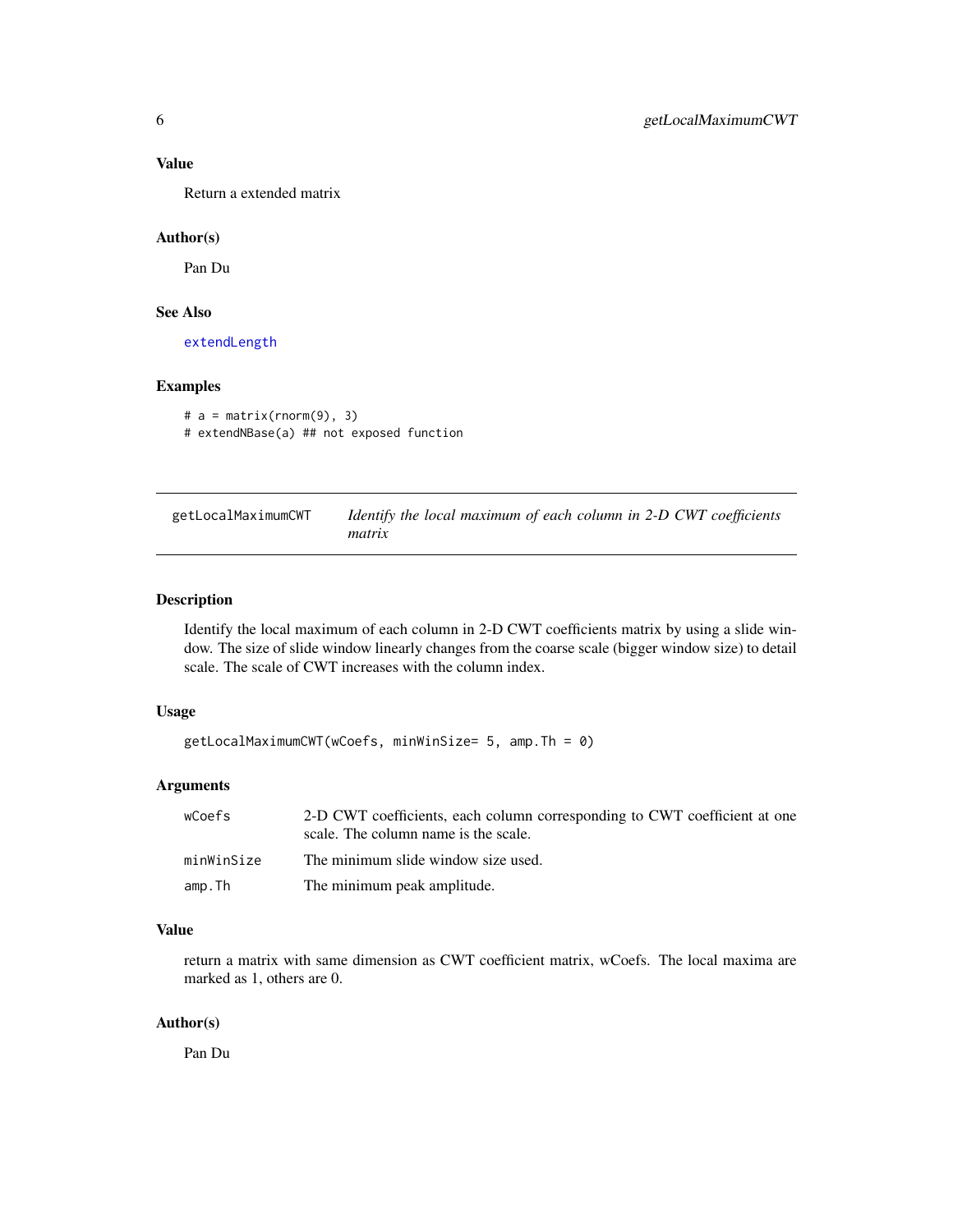#### <span id="page-6-0"></span>getRidge 7 and 2012 and 2013 and 2013 and 2013 and 2013 and 2013 and 2013 and 2013 and 2013 and 2013 and 2013

## See Also

[localMaximum](#page-11-1)

## Examples

```
data(exampleMS)
scales \leq seq(1, 64, 3)
wCoefs <- cwt(exampleMS[5000:11000], scales=scales, wavelet='mexh')
```

```
localMax <- getLocalMaximumCWT(wCoefs)
plotLocalMax(localMax)
```
<span id="page-6-1"></span>getRidge *Identify ridges based on the local maximum matrix*

## Description

Identify ridges by connecting the local maximum of 2-D CWT coefficients from the coarse scale to detail scale. The local maximum matrix is returned from [getLocalMaximumCWT](#page-5-1)

## Usage

```
getRidge(
 localMax,
 iInit = ncol(localMax),
 step = -1,
 iFinal = 1,
 minWinSize= 5,
 gapTh = 3,
 skip = NULL
\mathcal{L}
```
## Arguments

| localMax   | The local maximum matrix is returned from getLocalMaximumCWT with 1 rep-<br>resents maximum, others are 0. |
|------------|------------------------------------------------------------------------------------------------------------|
| iInit      | The start column to search ridge. By default, it starts from the coarsest scale<br>level.                  |
| step       | Search step. -1 by default, which means searching from coarse scale to detail<br>scale column by column.   |
| iFinal     | The final column index of search ridge.                                                                    |
| minWinSize | The minimum slide window size used.                                                                        |
| gapTh      | The gap allowed during searching for ridge. 3 by default.                                                  |
| skip       | The column to be skipped during search.                                                                    |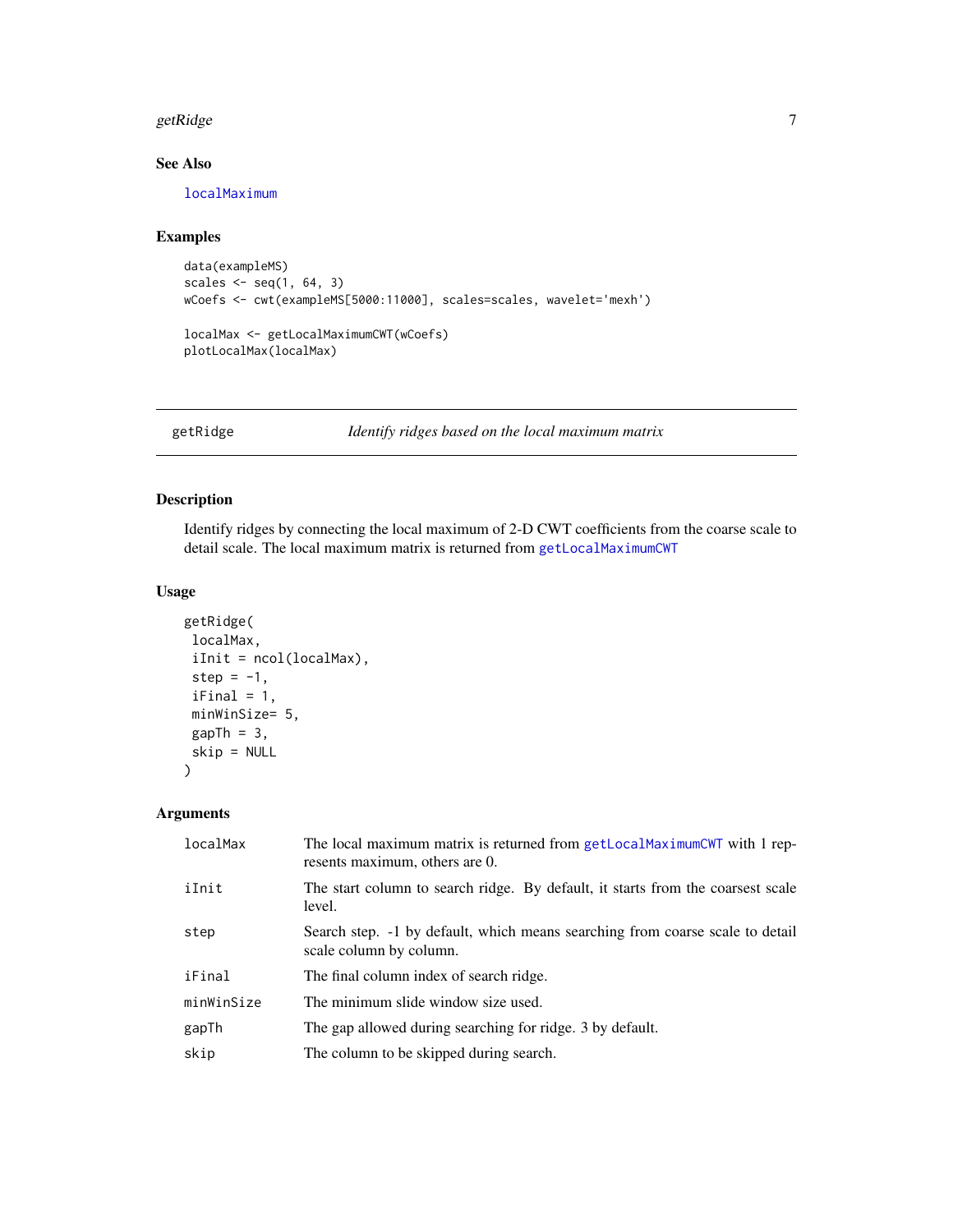<span id="page-7-0"></span>Return a list of ridge. As some ridges may end at the scale larger than 1, in order to keep the uniqueness of the ridge names, we combined the smallest scale of the ridge and m/z index of the peak at that scale together to name the ridges. For example the ridge name "1\\_653" means the peak ridge ends at the CWT scale 1 with m/z index 653 at scale 1.

#### Author(s)

Pan Du, Simon Lin

## References

Du, P., Kibbe, W.A. and Lin, S.M. (2006) Improved peak detection in mass spectrum by incorporating continuous wavelet transform-based pattern matching, Bioinformatics, 22, 2059-2065.

## See Also

[getLocalMaximumCWT](#page-5-1), [identifyMajorPeaks](#page-8-1)

#### Examples

```
data(exampleMS)
scales \leq seq(1, 64, 3)
wCoefs <- cwt(exampleMS[5000:11000], scales=scales, wavelet='mexh')
localMax <- getLocalMaximumCWT(wCoefs)
ridgeList <- getRidge(localMax)
plotRidgeList(ridgeList)
```
getRidgeLength *Estimate the length of the ridge*

#### Description

Estimate the length of the ridge line, which is composed of local maxima at adjacent CWT scales. The ridge line is cut off at the end point, whose amplitude divided by the maximum ridge amplitude is larger than the cutoff amplitude ratio threshold (0.5 by default).

#### Usage

```
getRidgeLength(ridgeList, Th = 0.5)
```
#### Arguments

| ridgeList | a list of identified ridges                                                   |
|-----------|-------------------------------------------------------------------------------|
| Th        | the cutoff amplitude ratio (the amplitude divided by the maximum amplitude of |
|           | the ridge) threshold of the ridge line end.                                   |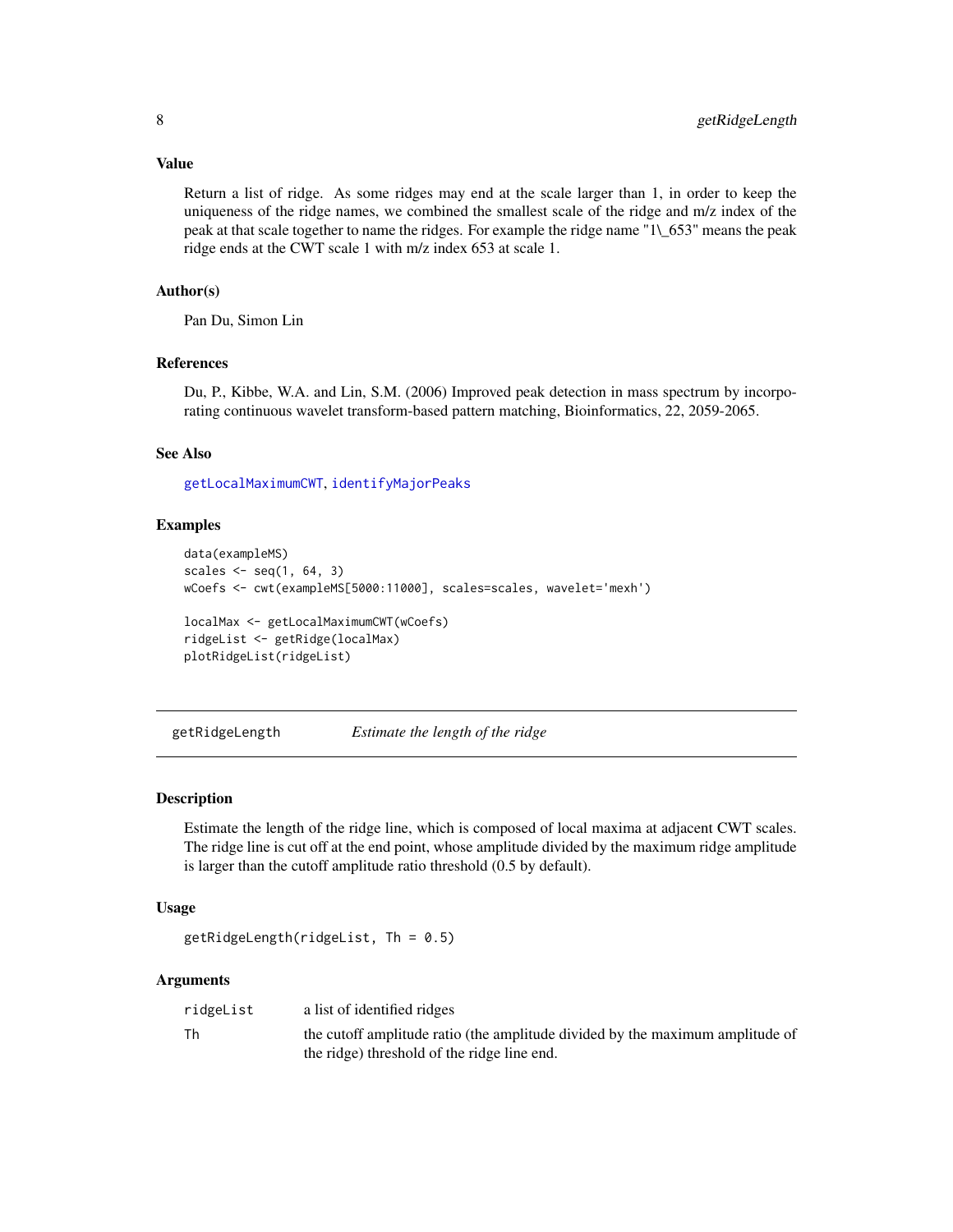## <span id="page-8-0"></span>getRidgeValue 9

## Value

a vector of estimated ridge length

## Author(s)

Pan Du

getRidgeValue *Get the CWT coefficient values corresponding to the peak ridge*

## Description

Get the CWT coefficient values corresponding to the peak ridge

#### Usage

```
getRidgeValue(ridgeList, wCoefs, skip = 0)
```
## Arguments

| ridgeList | a list of ridge lines                                                                         |
|-----------|-----------------------------------------------------------------------------------------------|
| wCoefs    | 2-D CWT coefficients                                                                          |
| skip      | the CWT scale level to be skipped, by default the 0 scale level (raw spectrum) is<br>skipped. |

## Value

A list of ridge values corresponding to the input ridgeList.

## Author(s)

Pan Du

<span id="page-8-1"></span>identifyMajorPeaks *Identify peaks based on the ridges in 2-D CWT coefficient matrix*

## Description

Indentify the peaks based on the ridge list (returned by [getRidge](#page-6-1)) in 2-D CWT coefficient matrix and estimated Signal to Noise Ratio (SNR)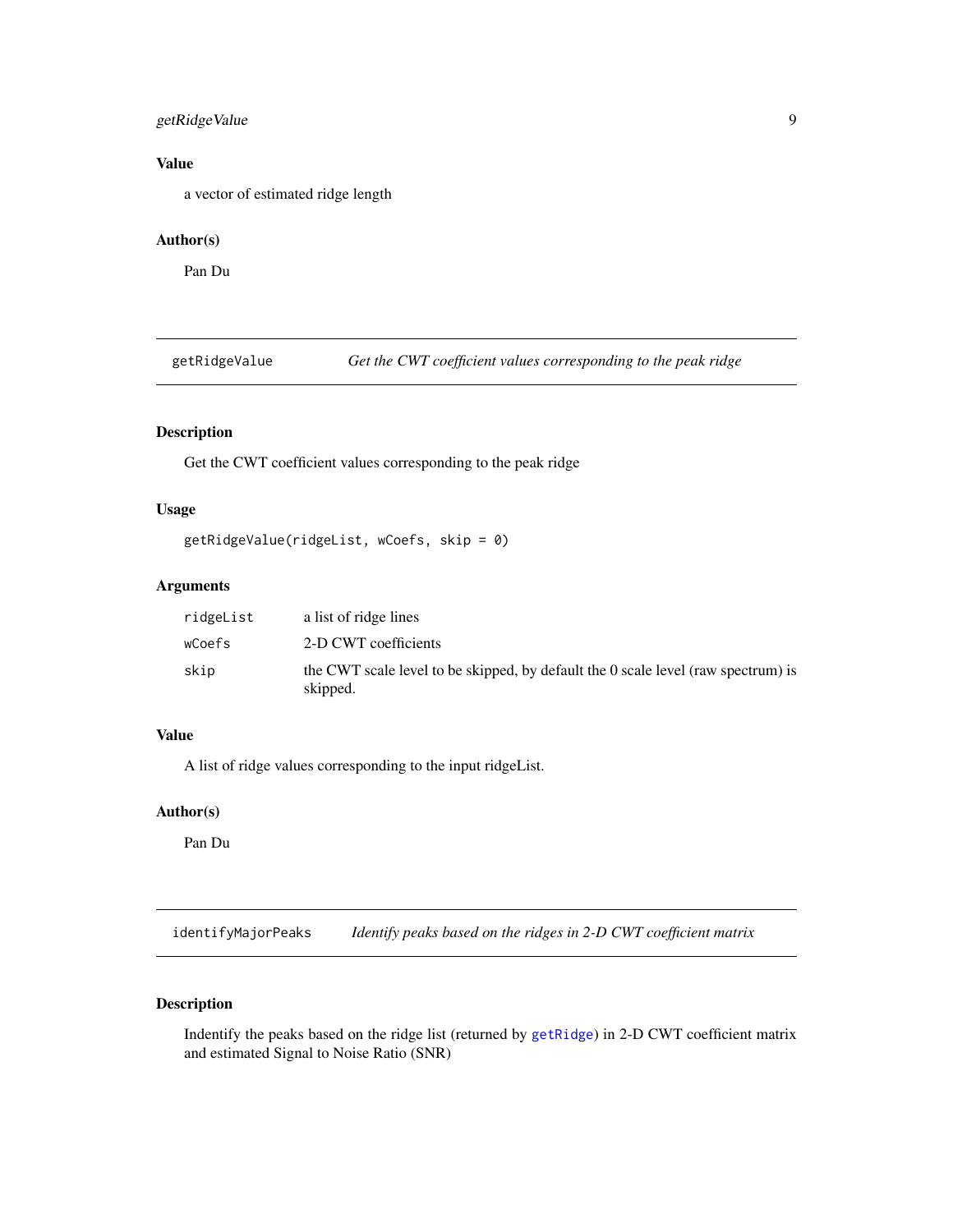## Usage

```
identifyMajorPeaks(
ms,
ridgeList,
wCoefs,
scales = as.numeric(colnames(wCoefs)),
SNR.Th = 3,
peakScaleRange = 5,
ridgeLength = 32,
nearbyPeak = FALSE,
nearbyWinSize = 100,
winSize.noise = 500,
SNR.method = "quantile",
minNoiseLevel = 0.001
)
```
## Arguments

| ms            | the mass spectrometry spectrum                                                                                                                                                                                                                                                   |
|---------------|----------------------------------------------------------------------------------------------------------------------------------------------------------------------------------------------------------------------------------------------------------------------------------|
| ridgeList     | returned by getRidge                                                                                                                                                                                                                                                             |
| wCoefs        | 2-D CWT coefficients                                                                                                                                                                                                                                                             |
| scales        | scales of CWT, by default it is the colnames of wCoefs                                                                                                                                                                                                                           |
| SNR.Th        | threshold of SNR                                                                                                                                                                                                                                                                 |
|               | peakScaleRange the CWT scale range of the peak.                                                                                                                                                                                                                                  |
| ridgeLength   | the maximum ridge scale of the major peaks.                                                                                                                                                                                                                                      |
| nearbyPeak    | determine whether to include the small peaks close to large major peaks                                                                                                                                                                                                          |
| nearbyWinSize | the window size to determine the nearby peaks. Only effective when nearby Peak<br>is true.                                                                                                                                                                                       |
| winSize.noise | the local window size to estimate the noise level.                                                                                                                                                                                                                               |
| SNR.method    | method to estimate noise level. Currently, only 95 percentage quantile is sup-<br>ported.                                                                                                                                                                                        |
| minNoiseLevel | the minimum noise level used in calculating SNR, i.e., if the estimated noise<br>level is less than "minNoiseLevel", it will use "minNoiseLevel" instead. If the<br>noise level is less than 0.5, it will be treated as the ratio to the maximum ampli-<br>tude of the spectrum. |

#### Details

The determination of the peaks is based on three rules: Rule 1: The maximum ridge scale of the peak should larger than a certain threshold Rule 2: Based on the scale of the peak (corresponding to the maximum value of the peak ridge) should be within certain range Rule 3: Based on the peak SNR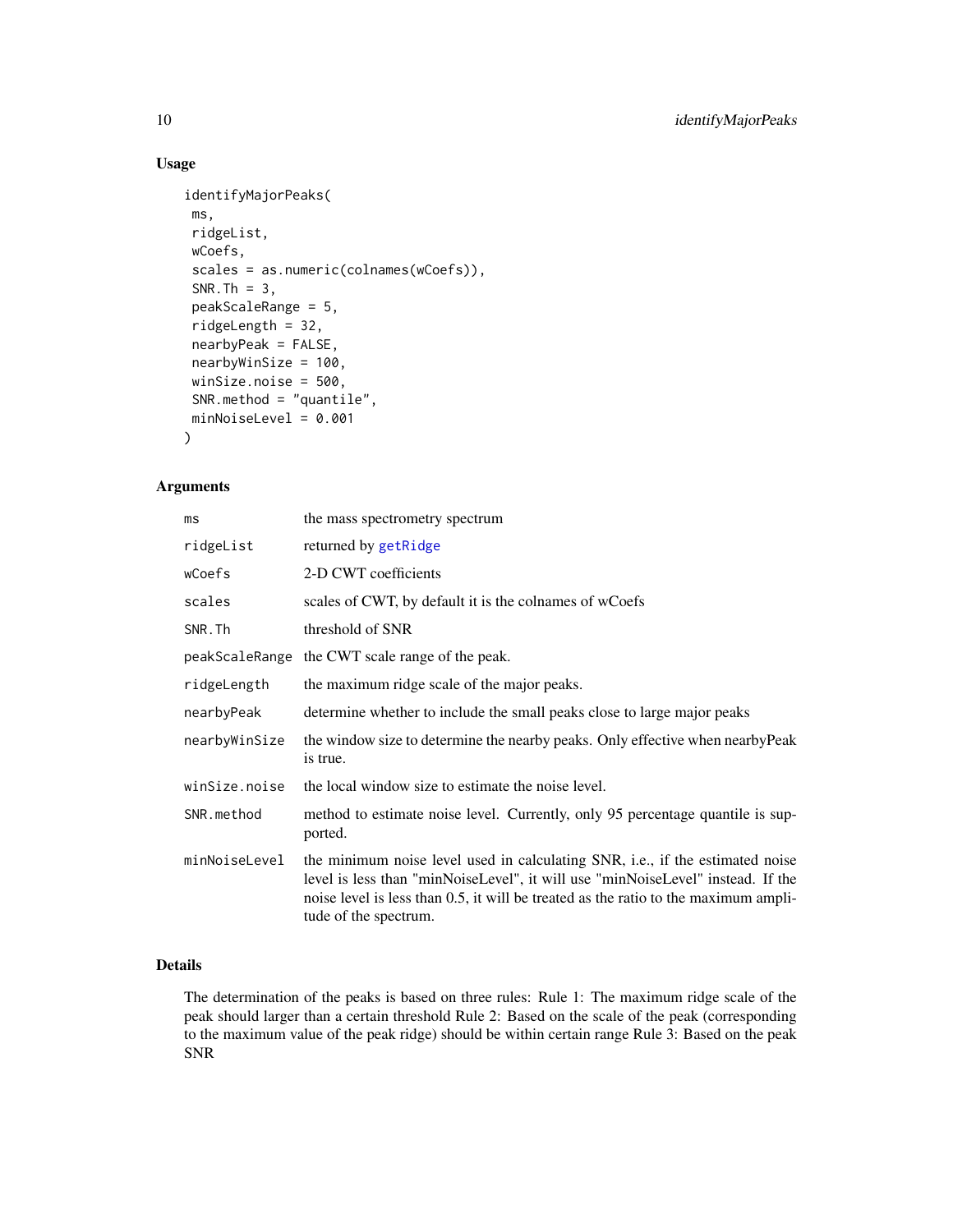<span id="page-10-0"></span>Return a list with following elements:

| peakIndex<br>peakCenterIndex    | the m/z indexes of the identified peaks                                                                                                                                           |
|---------------------------------|-----------------------------------------------------------------------------------------------------------------------------------------------------------------------------------|
|                                 | the m/z indexes of peak centers, which correspond to the maximum on the ridge.<br>peakCenterIndex includes all the peaks, not just the identified major peaks.                    |
| peakCenterValue                 |                                                                                                                                                                                   |
|                                 | the CWT coefficients (the maximum on the ridge) corresponding to peakCen-<br>terIndex                                                                                             |
| peakSNR                         | the SNR of the peak, which is the ratio of peakCenterValue and noise level                                                                                                        |
| peakScale<br>potentialPeakIndex | the estimated scale of the peak, which corresponds to the peakCenerIndex                                                                                                          |
|                                 | the m/z indexes of all potential peaks, which satisfy all requirements of a peak<br>without considering its SNR. Useful, if you want to change to a lower SNR<br>threshold later. |
| allPeakIndex                    | the m/z indexes of all the peaks, whose order is the same as peakCenterIndex,<br>peakCenterValue, peakSNR and peakScale.                                                          |
|                                 |                                                                                                                                                                                   |

All of these return elements have peak names, which are the same as the corresponding peak ridges. see [getRidge](#page-6-1) for details.

#### Author(s)

Pan Du, Simon Lin

#### References

Du, P., Kibbe, W.A. and Lin, S.M. (2006) Improved peak detection in mass spectrum by incorporating continuous wavelet transform-based pattern matching, Bioinformatics, 22, 2059-2065.

#### See Also

[peakDetectionCWT](#page-13-1), [tuneInPeakInfo](#page-19-1)

```
data(exampleMS)
scales \leq seq(1, 64, 3)
wCoefs <- cwt(exampleMS, scales=scales, wavelet='mexh')
```

```
localMax <- getLocalMaximumCWT(wCoefs)
ridgeList <- getRidge(localMax)
```

```
SNR.Th <-3majorPeakInfo <- identifyMajorPeaks(exampleMS, ridgeList, wCoefs, SNR.Th=SNR.Th)
## Plot the identified peaks
peakIndex <- majorPeakInfo$peakIndex
plotPeak(exampleMS, peakIndex, main=paste('Identified peaks with SNR >', SNR.Th))
```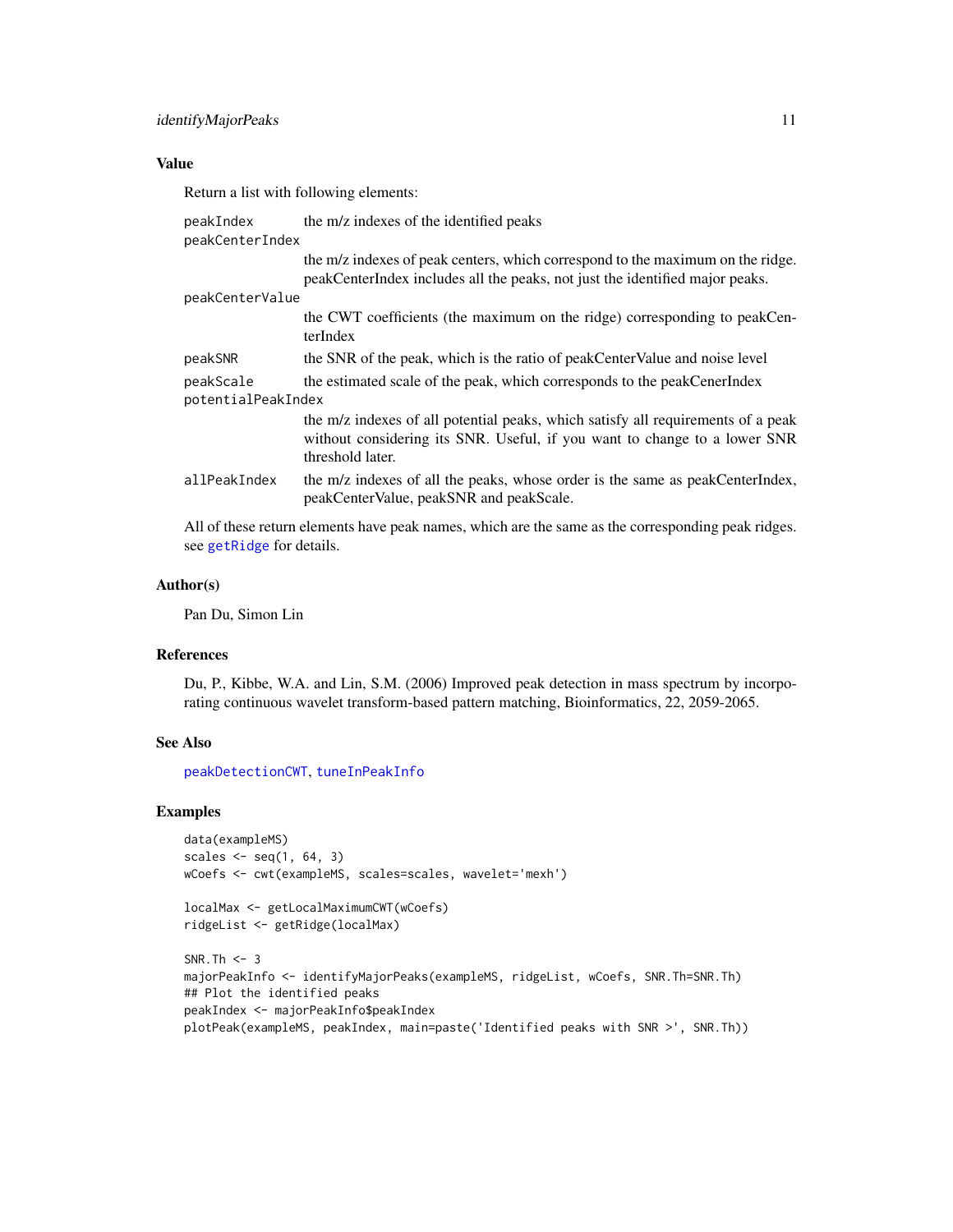<span id="page-11-1"></span><span id="page-11-0"></span>

Find local maximum by transform the vector as matrix, then get the the maximum of each column. This operation is performed twice with vecctor shifted half of the winSize.

#### Usage

 $localMaximum(x, winsSize = 5)$ 

#### Arguments

| x       | a vector represents a signal profile |
|---------|--------------------------------------|
| winSize | the slide window size, 5 by default. |

## Details

Instead of find the local maximum by a slide window, which slide all possible positions, we find local maximum by transform the vector as matrix, then get the the maximum of each column. This operation is performed twice with vecctor shifted half of the winSize. The main purpose of this is to increase the efficiency of the algorithm.

#### Value

Return a vector with the same length of the input x. The position of local maximum is set as 1, 0 else where.

#### Author(s)

Pan Du

## See Also

[getLocalMaximumCWT](#page-5-1)

```
x \leftarrow \text{rnorm}(200)lmax <- localMaximum(x, 5)
maxInd \leftarrow which (lmax > 0)plot(x, type='l')
points(maxInd, x[maxInd], col='red')
```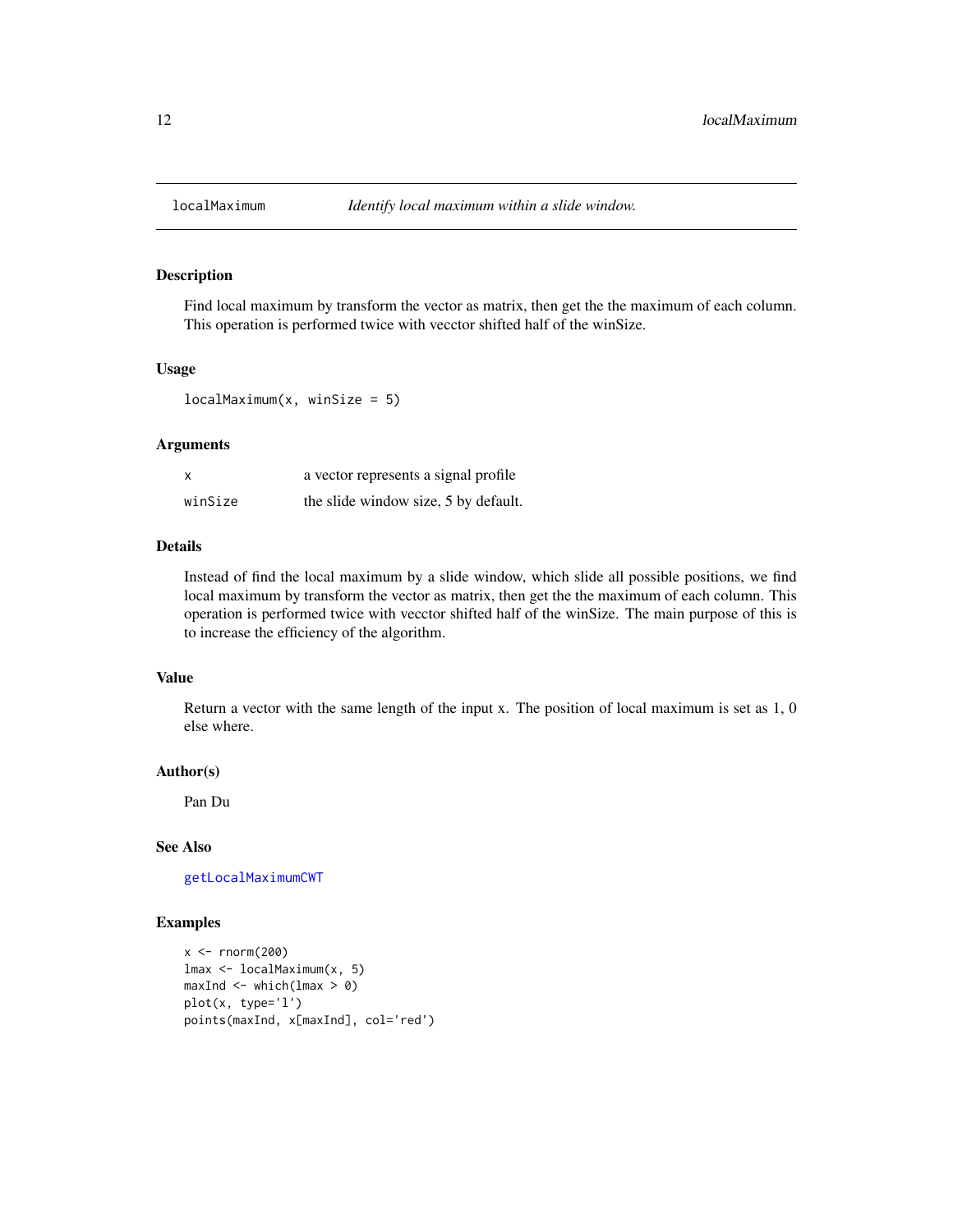<span id="page-12-2"></span><span id="page-12-0"></span>

Match m/z index to m/z value with a certain error range

## Usage

```
mzInd2vRange(mzInd, error = 0.003)
```
## Arguments

| mzInd | a vector of m/z index |
|-------|-----------------------|
| error | error range           |

## Value

return a vector of sorted m/z values

#### Author(s)

Pan Du

## See Also

[mzV2indRange](#page-12-1)

<span id="page-12-1"></span>mzV2indRange *Match m/z value to m/z index with a certain error range*

## Description

Match m/z value to m/z index with a certain error range

## Usage

mzV2indRange(mzV, error = 0.003)

## Arguments

| mzV   | a vector of m/z value |
|-------|-----------------------|
| error | error range           |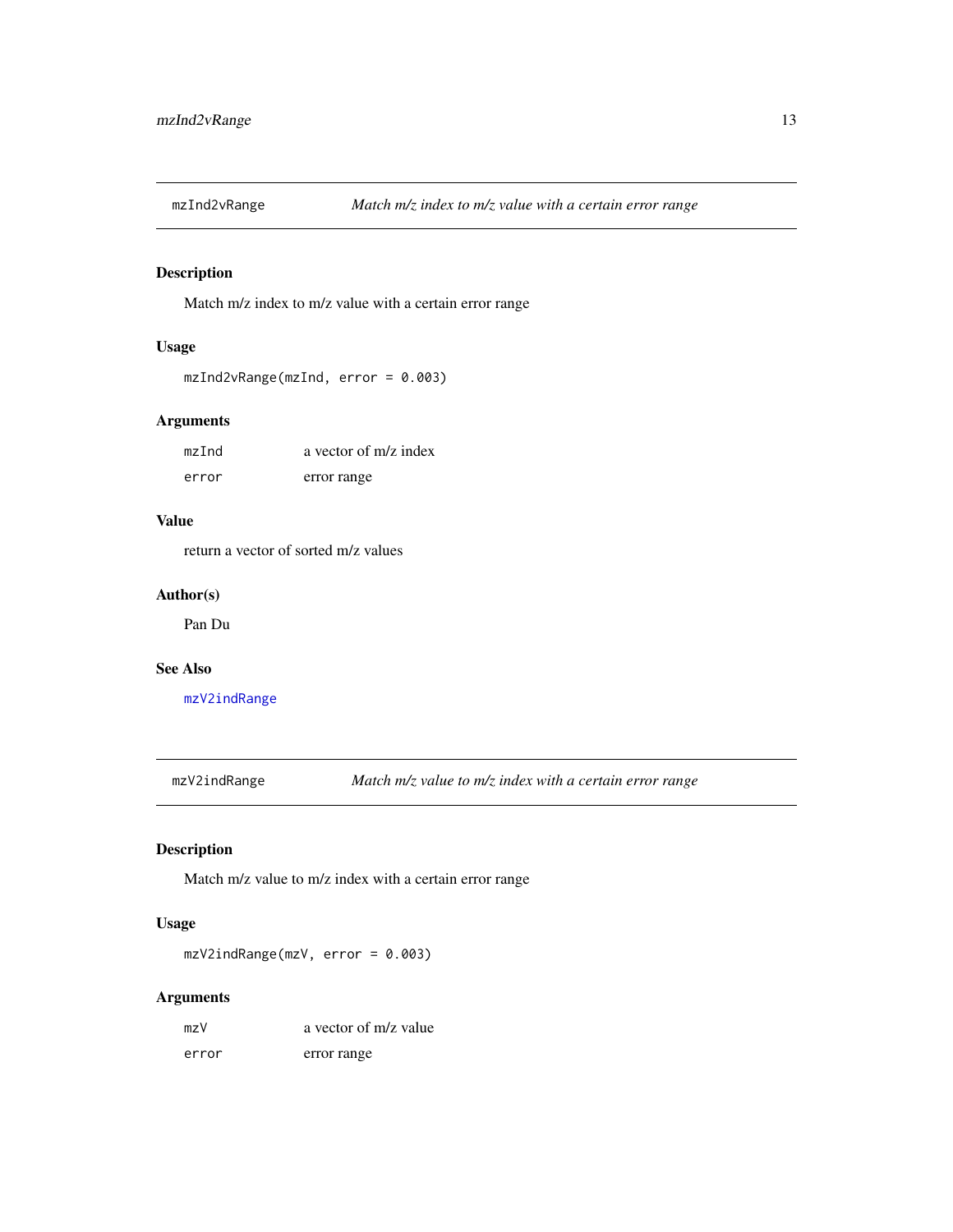return a vector of sorted m/z indexes

## Author(s)

Pan Du

## See Also

[mzInd2vRange](#page-12-2)

<span id="page-13-1"></span>peakDetectionCWT *The main function of peak detection by CWT based pattern matching*

## Description

This function is a wrapper of [cwt](#page-2-1), [getLocalMaximumCWT](#page-5-1), [getRidge](#page-6-1), [identifyMajorPeaks](#page-8-1)

## Usage

```
peakDetectionCWT(
ms,
scales = c(1, seq(2, 30, 2), seq(32, 64, 4)),SNR. Th = 3,
nearbyPeak = TRUE,
peakScaleRange = 5,
amp. Th = 0.01,minNoiseLevel = amp.Th/SNR.Th,
ridgeLength = 24,
peakThr=NULL,
tuneIn = FALSE,...
)
```
## Arguments

| ms            | the mass spectrometry spectrum                                                                    |
|---------------|---------------------------------------------------------------------------------------------------|
| scales        | scales of CWT                                                                                     |
| SNR.Th        | SNR (Signal to Noise Ratio) threshold                                                             |
| nearbyPeak    | Determine whether to include the nearby small peaks of major peaks. TRUE by<br>default            |
|               | peakScaleRange the scale range of the peak. larger than 5 by default.                             |
| amp.Th        | the minimum required relative amplitude of the peak (ratio to the maximum of<br>CWT coefficients) |
| minNoiseLevel | the minimum noise level used in computing the SNR                                                 |

<span id="page-13-0"></span>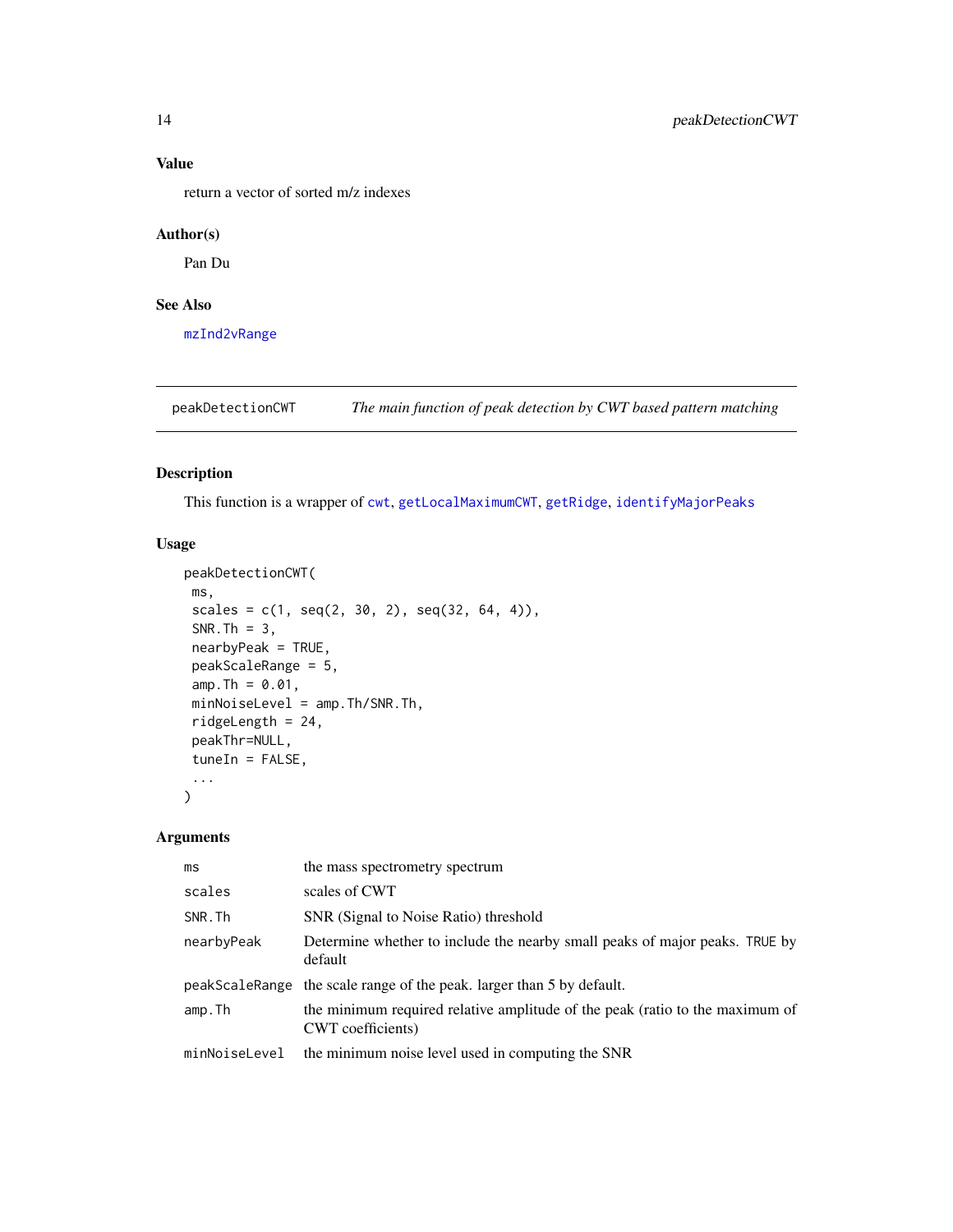<span id="page-14-0"></span>

| ridgeLength | the minimum highest scale of the peak in 2-D CWT coefficient matrix                                                                                                                                                                                          |
|-------------|--------------------------------------------------------------------------------------------------------------------------------------------------------------------------------------------------------------------------------------------------------------|
| peakThr     | Minimal absolute intensity (above the baseline) of peaks to be picked. If this<br>value is provided, then the smoothing function sgolayfilt will be called to<br>estimate the local intensity (added based on the suggestion and code of Steffen<br>Neumann) |
| tuneIn      | determine whether to tune in the parameter estimation of the detected peaks                                                                                                                                                                                  |
| .           | other parameters used by identifyMajorPeaks. Additionally, fl (filter length,<br>with a default value of 1001) and forder (filter order, with a default value of 2)<br>are set and passed to sgolayfilt when peakThr is given.                               |

|           | majorPeakInfo return of identifyMajorPeaks       |
|-----------|--------------------------------------------------|
| ridgeList | return of getRidge                               |
| localMax  | return of getLocalMaximumCWT                     |
| wCoefs    | 2-D CWT coefficient matrix, see cwt for details. |

## Author(s)

Pan Du, Simon Lin

#### References

Du, P., Kibbe, W.A. and Lin, S.M. (2006) Improved peak detection in mass spectrum by incorporating continuous wavelet transform-based pattern matching, Bioinformatics, 22, 2059-2065.

## See Also

[cwt](#page-2-1), [getLocalMaximumCWT](#page-5-1), [getRidge](#page-6-1), [identifyMajorPeaks](#page-8-1)

```
data(exampleMS)
SNR.Th <-3peakInfo <- peakDetectionCWT(exampleMS, SNR.Th=SNR.Th)
majorPeakInfo = peakInfo$majorPeakInfo
peakIndex <- majorPeakInfo$peakIndex
plotPeak(exampleMS, peakIndex, main=paste('Identified peaks with SNR >', SNR.Th))
```

```
## In some cases, users may want to add peak filtering based on the absolute peak amplitude
peakInfo <- peakDetectionCWT(exampleMS, SNR.Th=SNR.Th, peakThr=500)
majorPeakInfo = peakInfo$majorPeakInfo
peakIndex <- majorPeakInfo$peakIndex
plotPeak(exampleMS, peakIndex, main=paste('Identified peaks with SNR >', SNR.Th))
```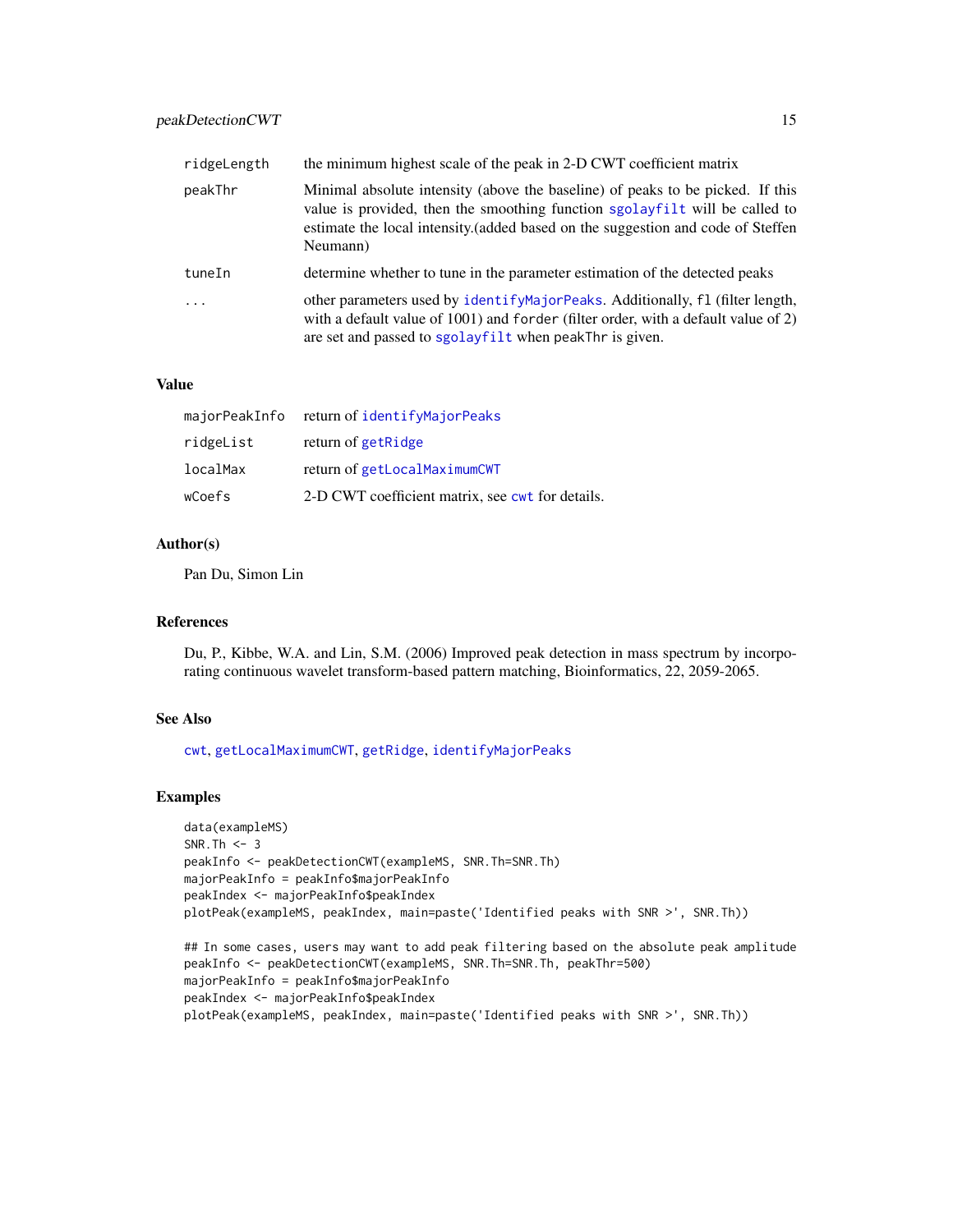<span id="page-15-0"></span>

Plot the local maximum matrix of 2-D CWT coefficients returned by [getLocalMaximumCWT](#page-5-1)

#### Usage

```
plotLocalMax(
localMax,
wCoefs = NULL,
range = c(1, nrow(localMax)),colorMap = "RYB",
main = NULL, cex = 3, pch = ".", ...
\mathcal{L}
```
## Arguments

| localMax | local maximum matrix of 2-D CWT coefficients returned by getLocalMaximumCWT |
|----------|-----------------------------------------------------------------------------|
| wCoefs   | 2-D CWT coefficients                                                        |
| range    | plot range of m/z index                                                     |
| colorMap | the colormap used in plotting the points                                    |
| main     | parameter of plot                                                           |
| cex      | parameter of plot                                                           |
| pch      | parameter of plot                                                           |
| $\cdot$  | other parameters of points                                                  |

#### Value

No value is returned; this function is called for its side effects (plot).

#### Author(s)

Pan Du

## See Also

[getLocalMaximumCWT](#page-5-1)

```
data(exampleMS)
scales \leq seq(1, 64, 3)
wCoefs <- cwt(exampleMS[5000:11000], scales=scales, wavelet='mexh')
```

```
localMax <- getLocalMaximumCWT(wCoefs)
plotLocalMax(localMax)
```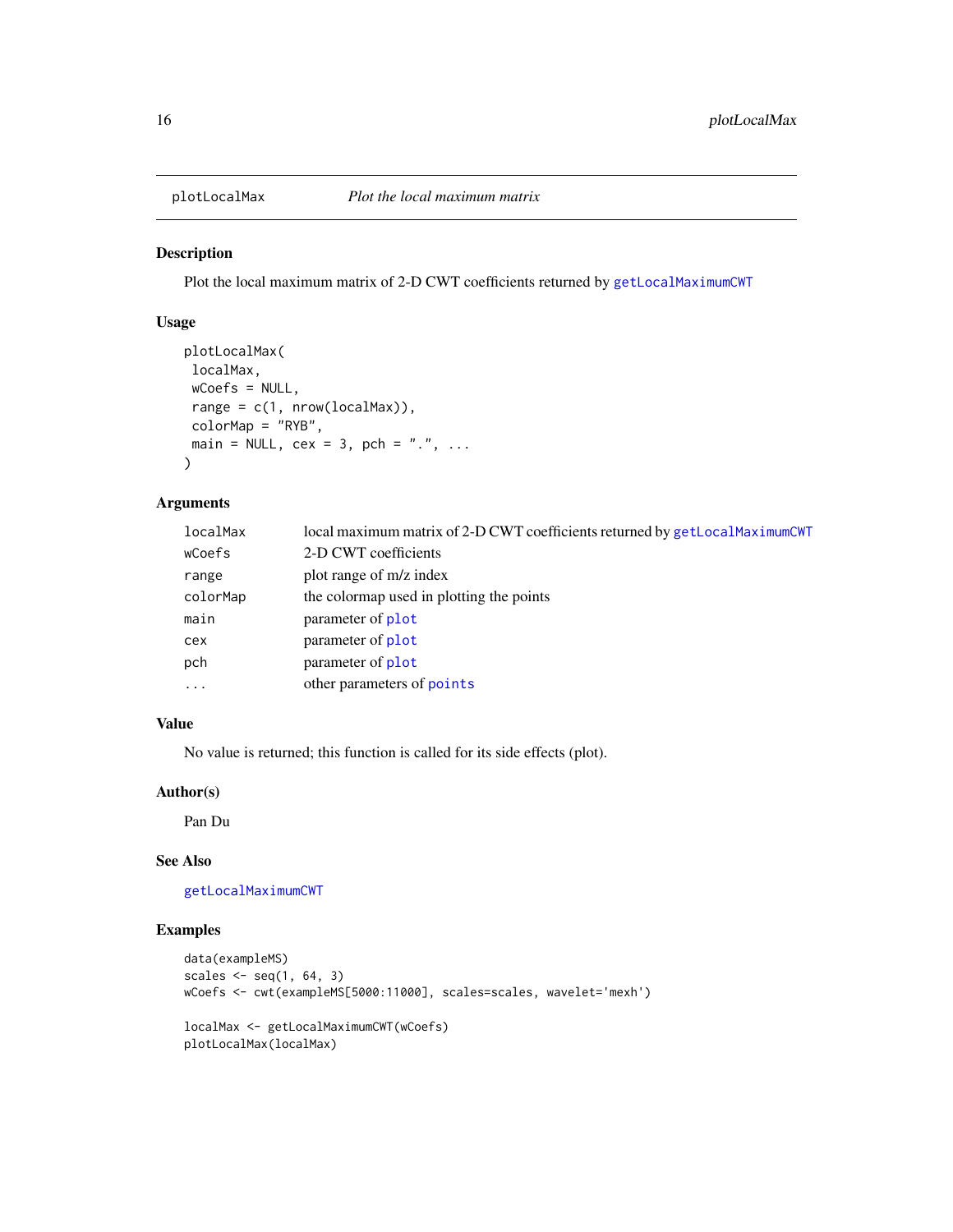<span id="page-16-0"></span>

Plot the identified peaks over the spectrum. The identified peaks are returned by [peakDetectionCWT](#page-13-1) or [identifyMajorPeaks](#page-8-1)

#### Usage

```
plotPeak(ms, peakIndex = NULL, mz = 1:length(ms),
      range = c(min(mx), max(mx)), method = c("p", "l"), main = NULL, log = "", ...\lambda
```
## Arguments

| ms        | the MS spectrum                                                                                                             |
|-----------|-----------------------------------------------------------------------------------------------------------------------------|
| peakIndex | m/z indexes of the identified peaks                                                                                         |
| mz.       | m/z value correspond to m/z index                                                                                           |
| range     | the plot range of m/z value                                                                                                 |
| method    | plot method of the identified peaks. method 'p' plot circles on the peaks; method<br>'l' add vertical lines over the peaks. |
| main      | parameter of <b>plot</b>                                                                                                    |
| log       | parameter of plot                                                                                                           |
| .         | other parameters of points                                                                                                  |
|           |                                                                                                                             |

## Value

No value is returned; this function is called for its side effects (plot).

## Author(s)

Pan Du

## See Also

[peakDetectionCWT](#page-13-1), [identifyMajorPeaks](#page-8-1)

```
data(exampleMS)
SNR.Th <-3peakInfo <- peakDetectionCWT(exampleMS, SNR.Th=SNR.Th)
majorPeakInfo = peakInfo$majorPeakInfo
peakIndex <- majorPeakInfo$peakIndex
plotPeak(exampleMS, peakIndex, main=paste('Identified peaks with SNR >', SNR.Th))
```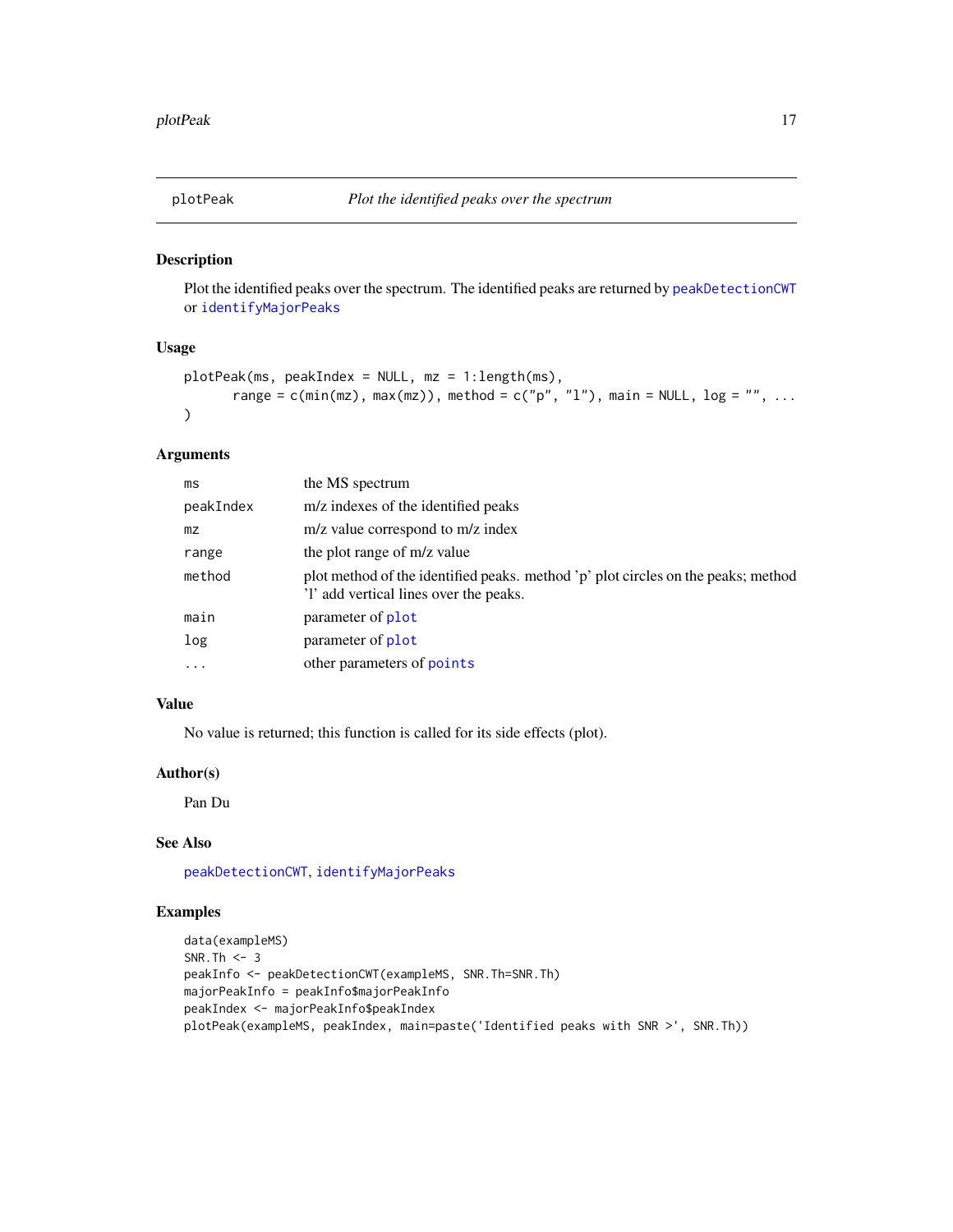<span id="page-17-0"></span>plotRidgeList *Plot the ridge list*

#### Description

Plot the ridge list returned by [getRidge](#page-6-1)

## Usage

```
plotRidgeList(ridgeList, wCoefs = NULL, range = NULL,
              colorMap = "RYB", main = NULL, pch = ".", cex = 3, ...)
```
## Arguments

| ridgeList | returned by getRidge                         |
|-----------|----------------------------------------------|
| wCoefs    | 2-D CWT coefficients                         |
| range     | plot range of m/z index                      |
| colorMap  | colorMap to plot the points of local maximum |
| main      | parameter of <b>plot</b>                     |
| pch       | parameter of <b>plot</b>                     |
| cex       | parameter of <b>plot</b>                     |
|           | other parameters of points                   |

#### Value

No value is returned; this function is called for its side effects (plot).

## Author(s)

Pan Du

#### See Also

[getRidge](#page-6-1)

```
data(exampleMS)
scales \leq seq(1, 64, 3)
wCoefs <- cwt(exampleMS[5000:11000], scales=scales, wavelet='mexh')
localMax <- getLocalMaximumCWT(wCoefs)
ridgeList <- getRidge(localMax)
plotRidgeList(ridgeList)
```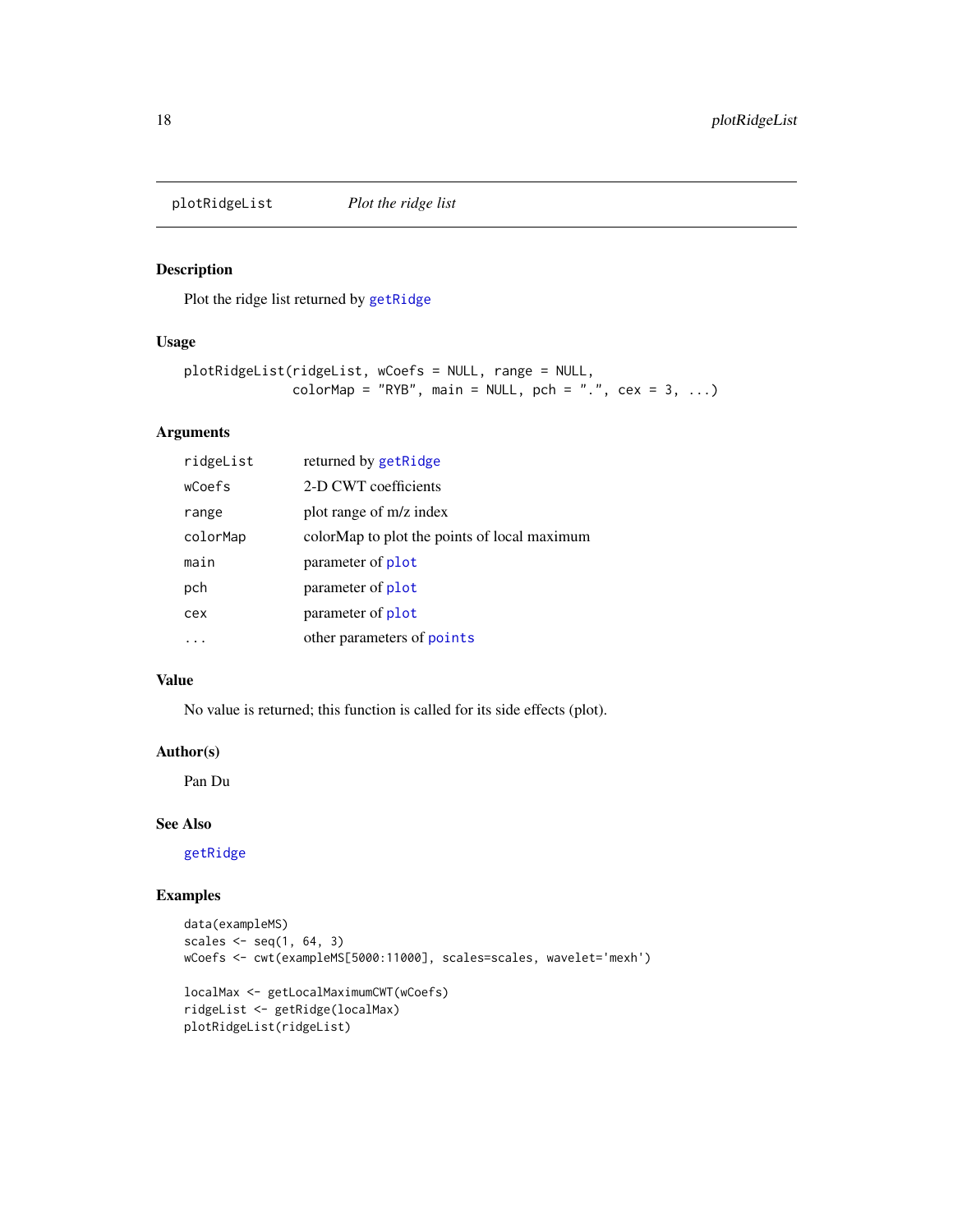<span id="page-18-0"></span>

Smooth (denoise) the spectrum by DWT (Discrete Wavelet Transform)

## Usage

```
smoothDWT(ms, nLevel = 6, wf = "la8", localNoiseTh = seq(1, 0, by = -0.2),
      localWinSize = 500, globalNoiseTh = 0.75, smoothMethod = c("soft", "hard"),method = c('dwt', 'modwt'))
```
## Arguments

| ms            | a vector representing the mass spectrum                                                                                                                                                                           |
|---------------|-------------------------------------------------------------------------------------------------------------------------------------------------------------------------------------------------------------------|
| nLevel        | the level of DWT decomposition                                                                                                                                                                                    |
| wf            | the name of wavelet for DWT                                                                                                                                                                                       |
| localNoiseTh  | local noise level threshold                                                                                                                                                                                       |
| localWinSize  | local window size for estimate local noise threshold                                                                                                                                                              |
| globalNoiseTh | global noise level threshold                                                                                                                                                                                      |
| smoothMethod  | the method used for denoising. 'hard' means keeping the dwt coefficients higher<br>than the threshold unchanged; "soft" means the dwt coefficients higher than the<br>threshold were subtracted by the threshold. |
| method        | 'dwt' or 'modwt' used for decomposition                                                                                                                                                                           |

## Value

return the smoothed mass spectrum with the 'detail' component of DWT as an attribute 'detail'.

## Author(s)

Pan Du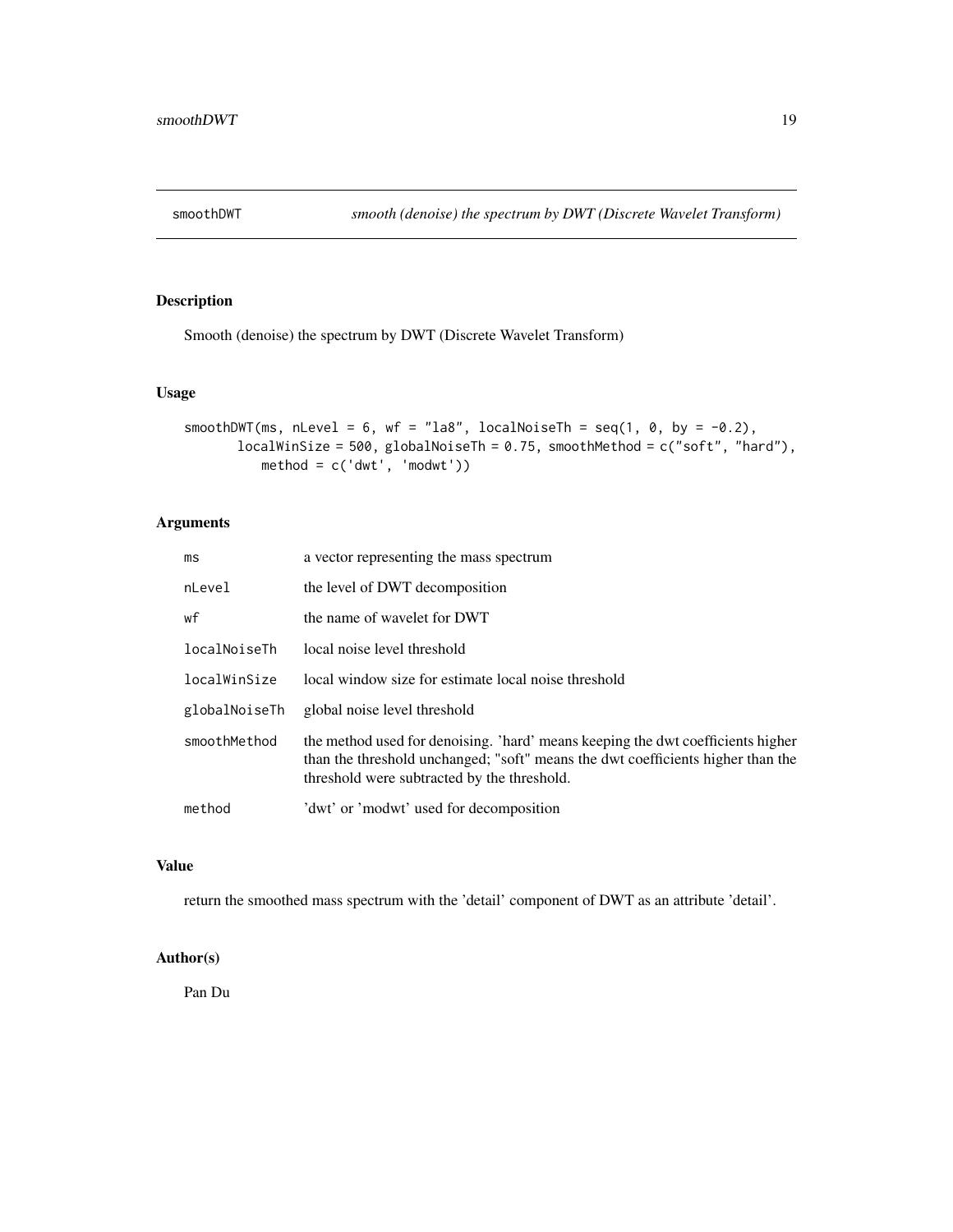<span id="page-19-1"></span><span id="page-19-0"></span>

Based on the identified peak position, more precise estimation of the peak information, i.e., peak position and peak scale, can be got by this function. The basic idea is to cut the segment of spectrum near the identified peaks, and then do similar procedures as [peakDetectionCWT](#page-13-1), but with more detailed scales around the estimated peak scale.

#### Usage

```
tuneInPeakInfo(ms, majorPeakInfo = NULL, peakIndex = NULL,
              peakScale = NULL, maxScale = 128, ...)
```
#### Arguments

| ms            | the mass spectrometry spectrum                                               |
|---------------|------------------------------------------------------------------------------|
| majorPeakInfo | return of identifyMajorPeaks                                                 |
| peakIndex     | the m/z index of the identified peaks                                        |
| peakScale     | the scales of the identified peaks                                           |
| maxScale      | the maximum scale allowed for the peak                                       |
| $\cdots$      | other parameters of used by getLocalMaximumCWT, getRidge, identifyMajorPeaks |

#### Details

The majorPeakInfo or peakIndex and peakScale must be provided.

## Value

| peakCenterIndex |                                   |
|-----------------|-----------------------------------|
|                 | the updated peak center m/z index |
| peakScale       | the updated peak scale            |
| peakValue       | the corresponding peak value      |

## Author(s)

Pan Du

#### References

Du, P., Kibbe, W.A. and Lin, S.M. (2006) Improved peak detection in mass spectrum by incorporating continuous wavelet transform-based pattern matching, Bioinformatics, 22, 2059-2065.

#### See Also

[peakDetectionCWT](#page-13-1)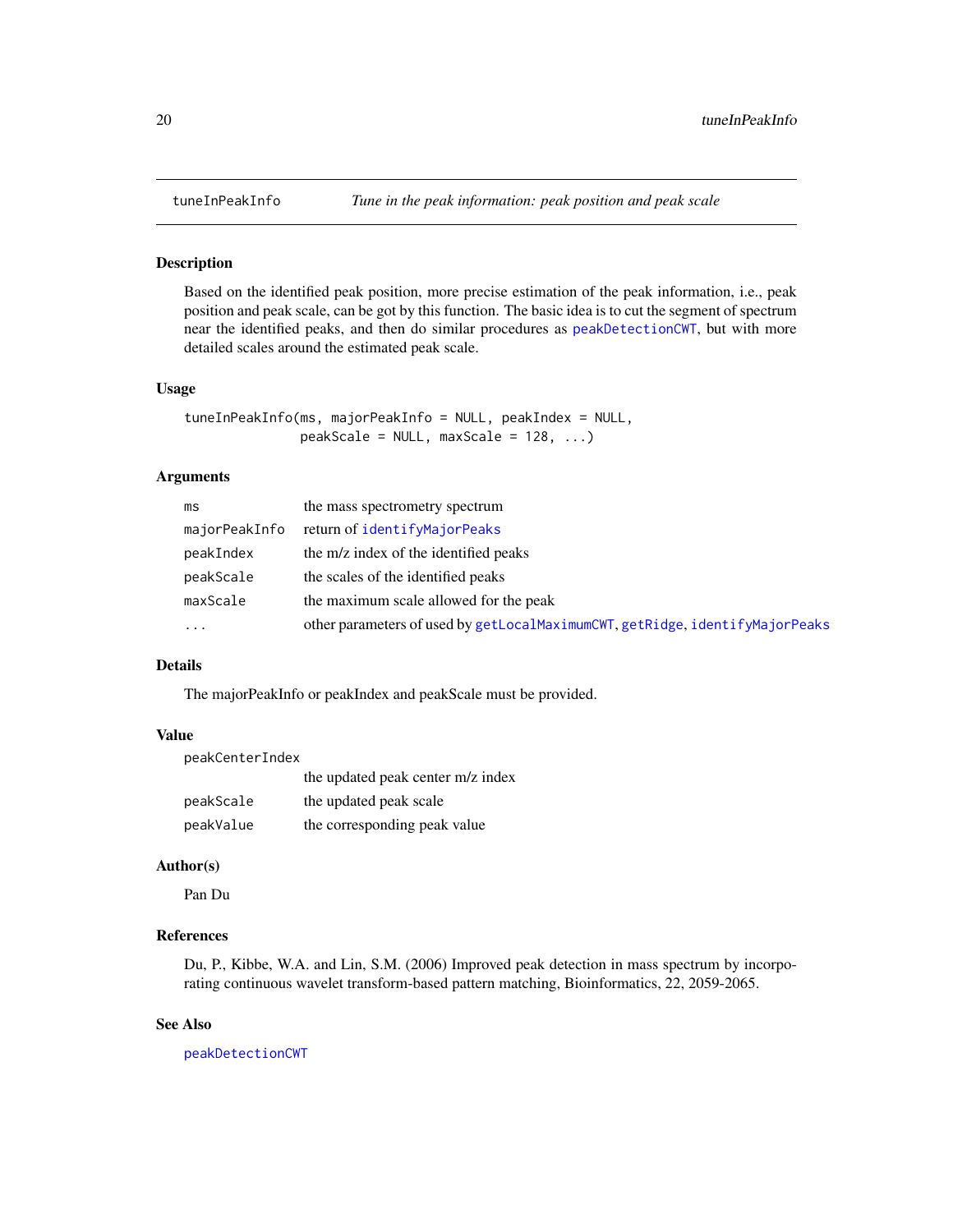## tuneInPeakInfo 21

```
data(exampleMS)
SNR.Th <-3peakInfo <- peakDetectionCWT(exampleMS, SNR.Th=SNR.Th)
majorPeakInfo <- peakInfo$majorPeakInfo
betterPeakInfo <- tuneInPeakInfo(exampleMS, majorPeakInfo)
plot(500:length(exampleMS), exampleMS[500:length(exampleMS)], type='l', log='x')
abline(v=betterPeakInfo$peakCenterIndex, col='red')
```